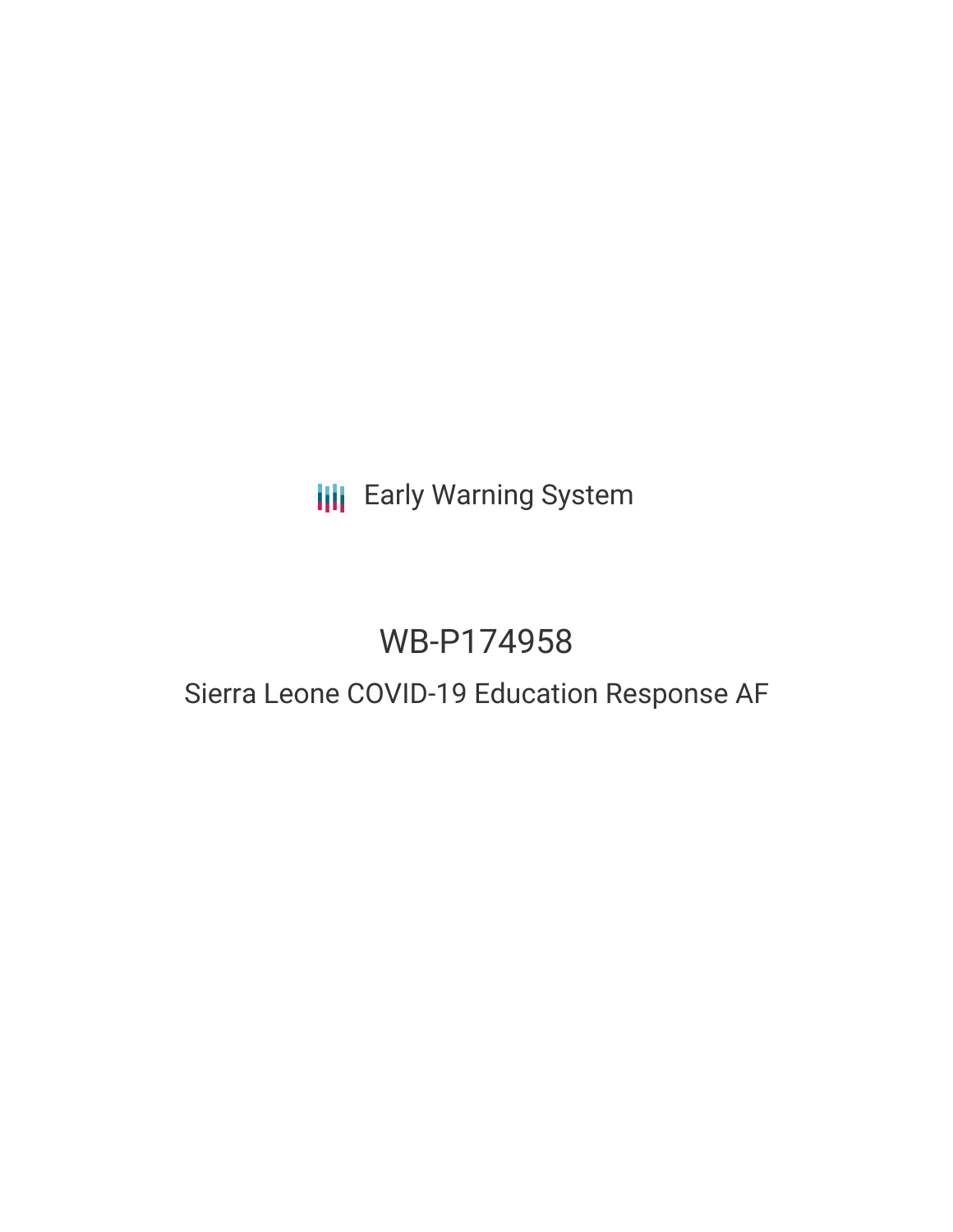

## **Quick Facts**

| <b>Countries</b>              | Sierra Leone                      |
|-------------------------------|-----------------------------------|
| <b>Financial Institutions</b> | World Bank (WB)                   |
| <b>Status</b>                 | Approved                          |
| <b>Bank Risk Rating</b>       | U                                 |
| <b>Voting Date</b>            | 2021-02-05                        |
| <b>Borrower</b>               | <b>Government of Sierra Leone</b> |
| <b>Sectors</b>                | <b>Education and Health</b>       |
| <b>Investment Type(s)</b>     | Grant                             |
| <b>Project Cost (USD)</b>     | $$6.85$ million                   |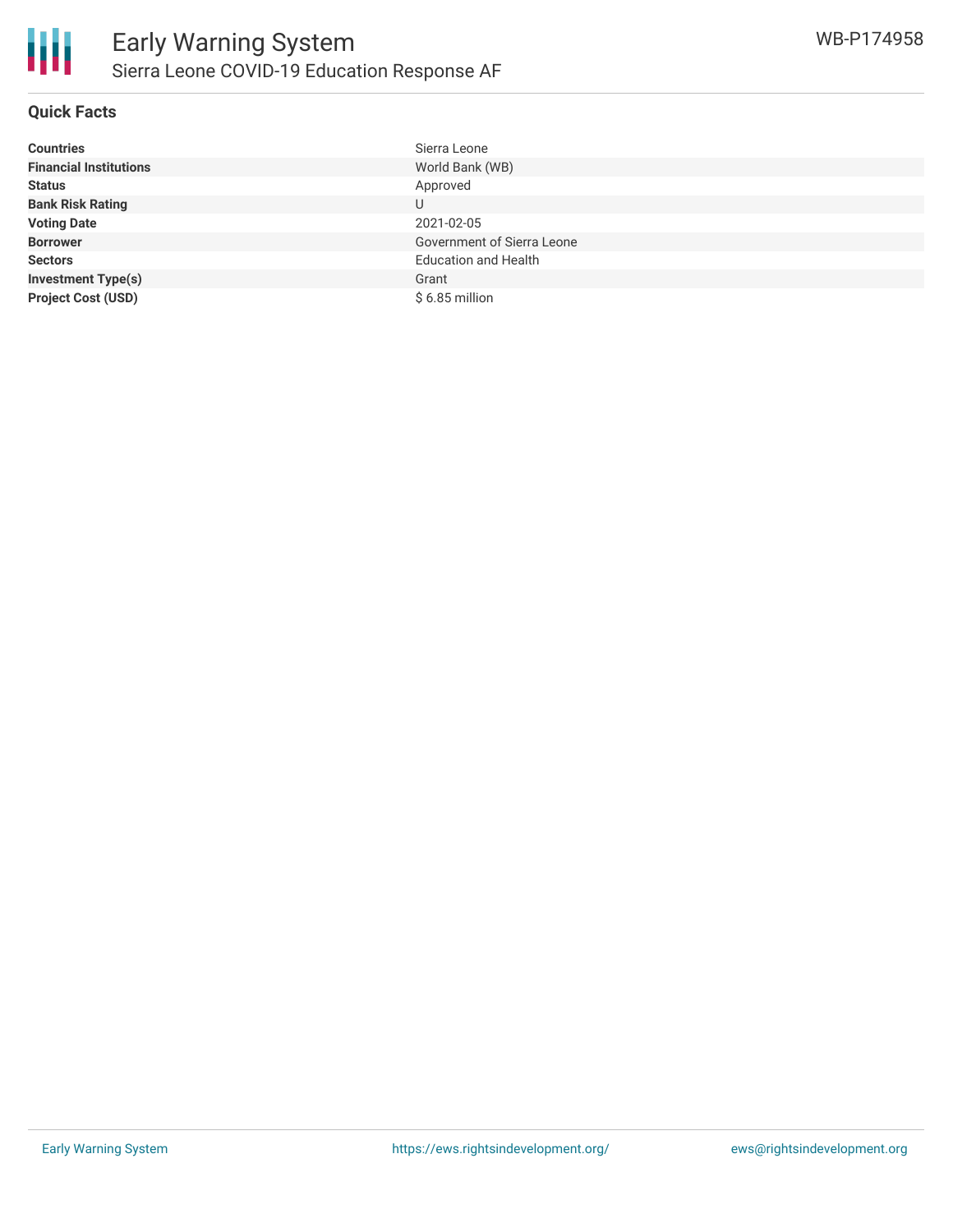

### **Project Description**

According to WB website, the project aims to improve the management of the education system, teaching practices, and learning conditions. The following are the project components:

- COVID-19 Education Response
- Policy, Governance, Accountability, and System Administration
- Teacher Management and Professional Development
- School Level Education Development Project Management, Coordination and Monitoring and Evaluation
- Contingent Emergency Response Component

The World Bank has classified this project as having Moderate environmental and social risks.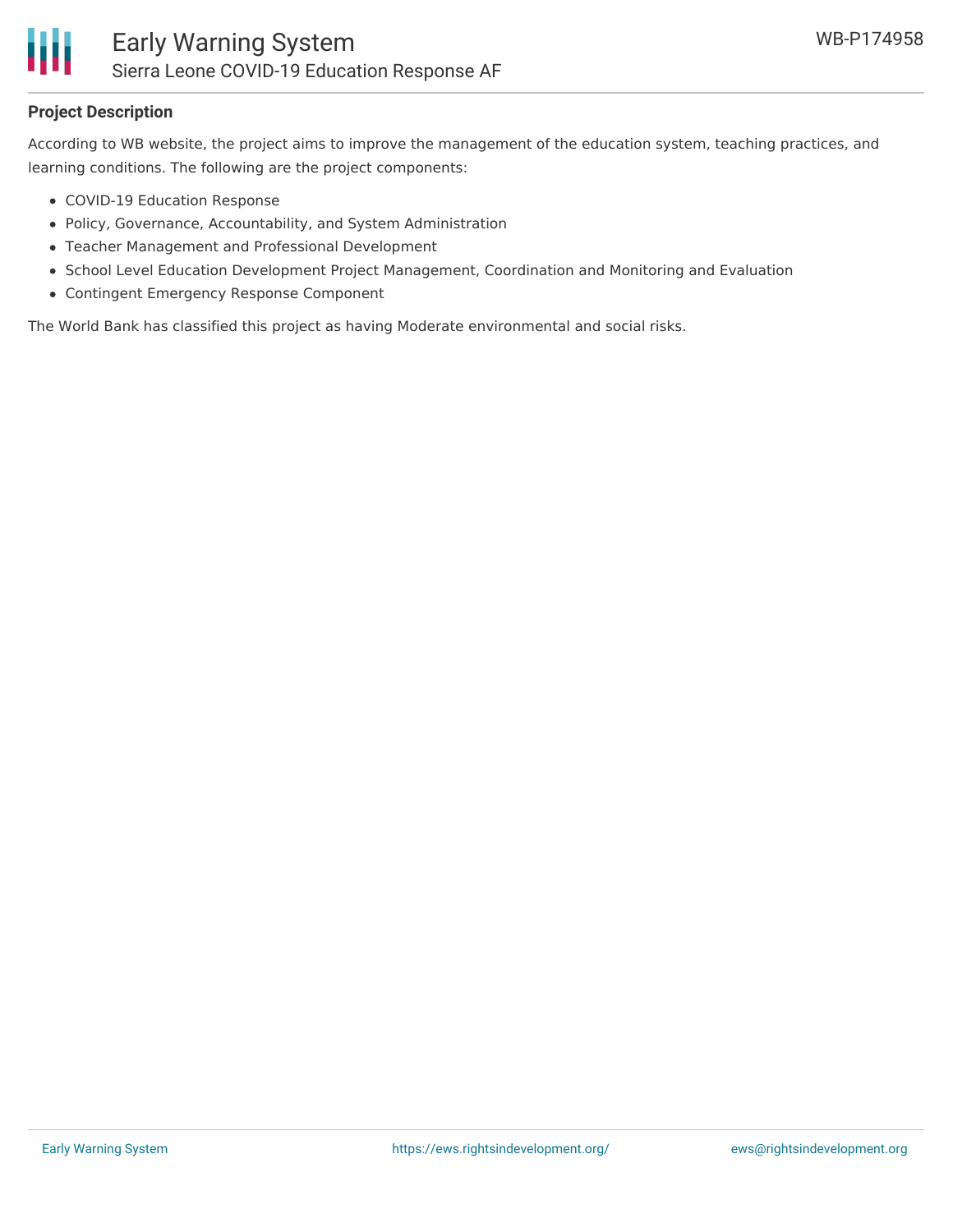

# **Investment Description**

World Bank (WB)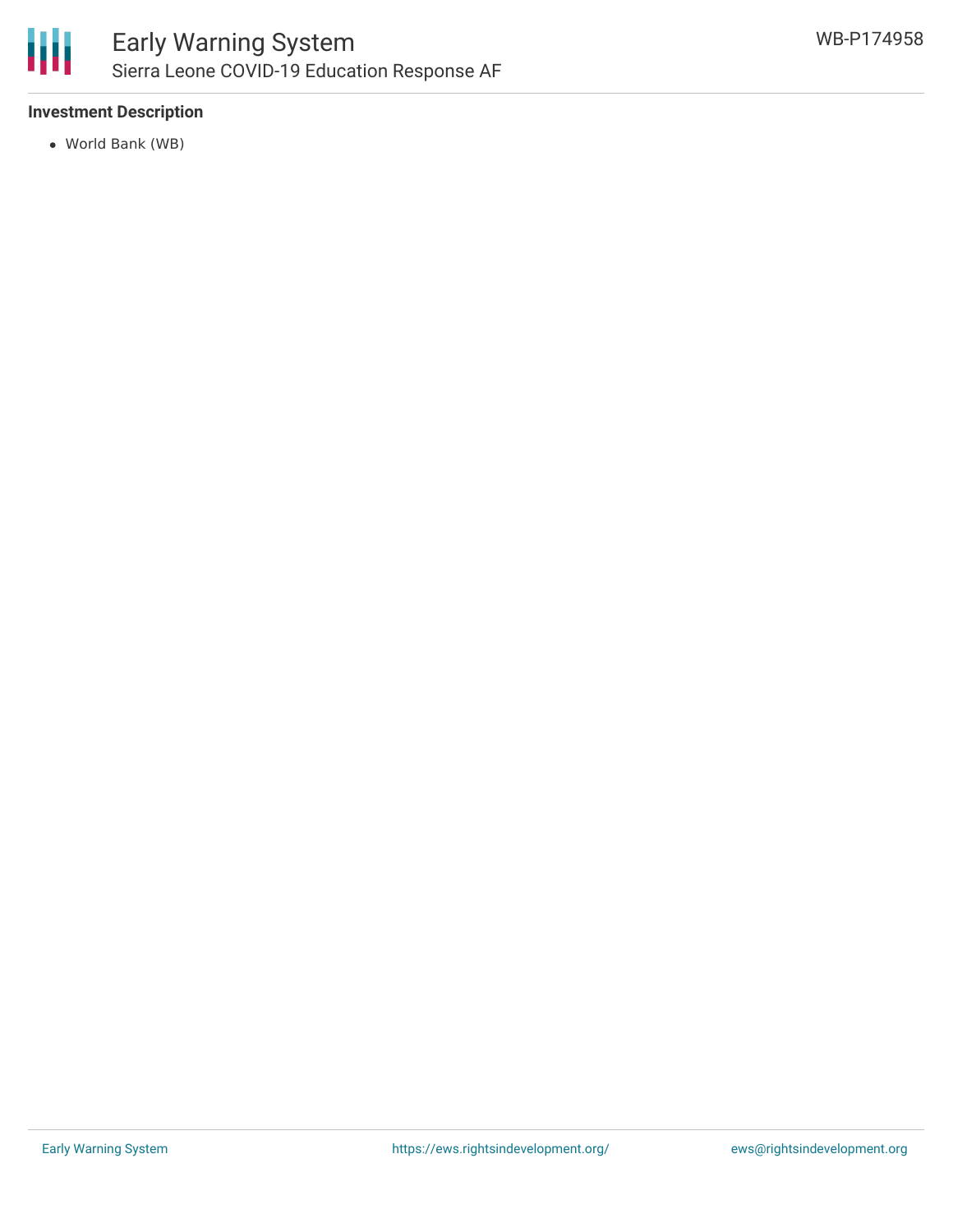### **Contact Information**

#### **Borrower: Republic of Sierra Leone**

Jacob Jusu Saffa, Minister of Finance

Email Add: [jjsaffa@mof.gov.sl](mailto:jjsaffa@mof.gov.sl)

#### **Implementing Agency: Ministry of Basic and Senior Secondary Education**

David Sengeh, Minister

[david.sengeh@dsti.gov.sl](mailto:david.sengeh@dsti.gov.sl)

#### **ACCESS TO INFORMATION**

To submit an information request for project information, you will have to create an account to access the Access to Information request form. You can learn more about this process at: https://www.worldbank.org/en/access-toinformation/request-submission

#### **ACCOUNTABILITY MECHANISM OF THE WORLD BANK**

The World Bank Inspection Panel is the independent complaint mechanism and fact-finding body for people who believe they are likely to be, or have been, adversely affected by a World Bank-financed project. If you submit a complaint to the Inspection Panel, they may investigate to assess whether the World Bank is following its own policies and procedures for preventing harm to people or the environment. You can contact the Inspection Panel or submit a complaint by emailing ipanel@worldbank.org. Information on how to file a complaint and a complaint request form are available at: https://www.inspectionpanel.org/how-tofile-complaint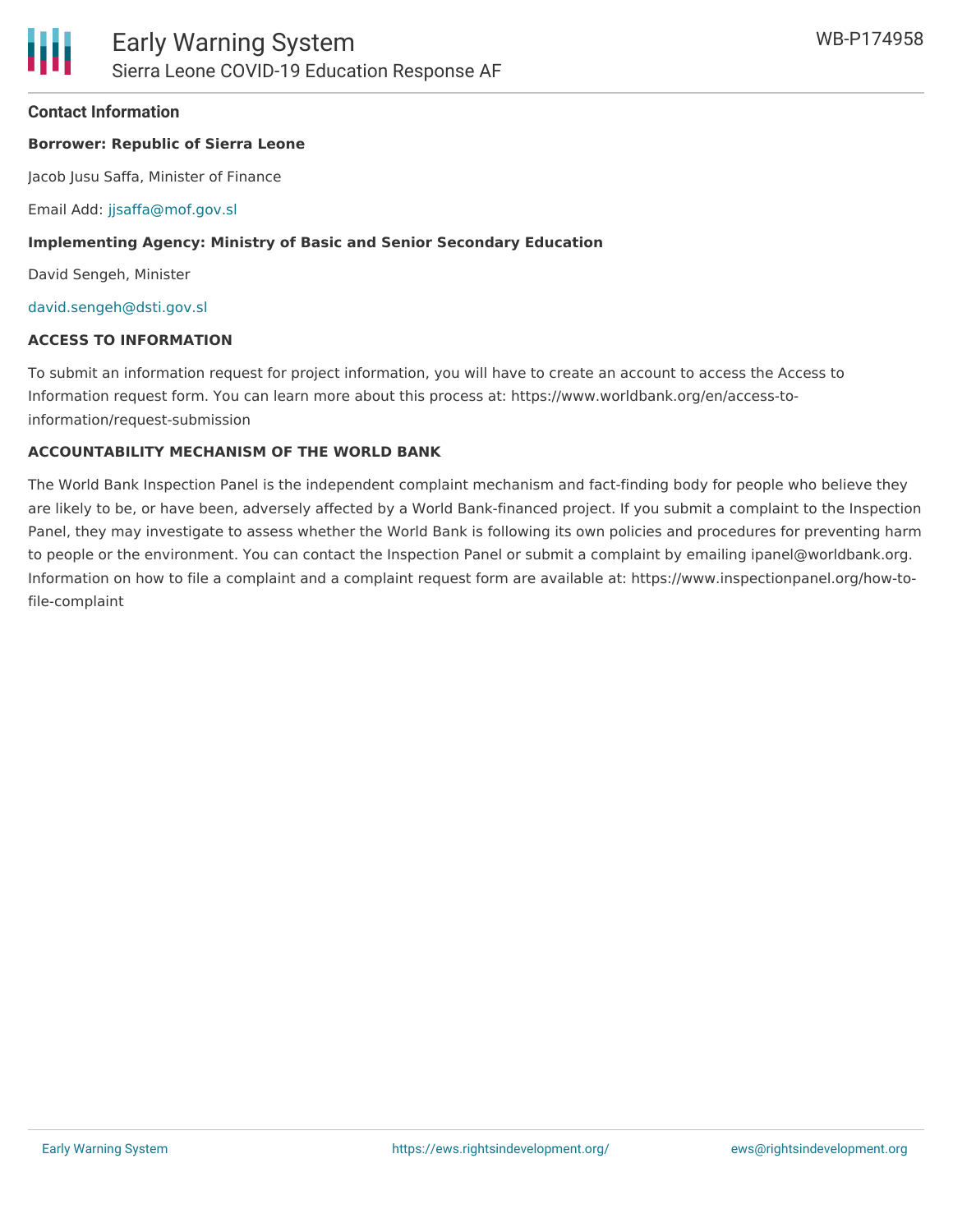

# Early Warning System Sierra Leone COVID-19 Education Response AF

#### **Bank Documents**

- Additional Financing [Environmental](https://ewsdata.rightsindevelopment.org/files/documents/58/WB-P174958_8zcw3W3.pdf) and Social Commitment Plan (ESCP) Sierra Leone COVID-19 Educati [Original Source]
- Additional Financing [Environmental](https://ewsdata.rightsindevelopment.org/files/documents/58/WB-P174958.pdf) and Social Review Summary (ESRS) Sierra Leone COVID-19 Educatio [Original Source]
- Additional Financing [Environmental](https://ewsdata.rightsindevelopment.org/files/documents/58/WB-P174958_VXY8mw7.pdf) and Social Review Summary (ESRS) Sierra Leone COVID-19 Educatio [Original Source]
- Additional Financing [Environmental](https://ewsdata.rightsindevelopment.org/files/documents/58/WB-P174958_zsJSthp.pdf) and Social Review Summary (ESRS) Sierra Leone COVID-19 Educatio [Original Source]
- Additional Financing [Environmental](https://ewsdata.rightsindevelopment.org/files/documents/58/WB-P174958_cTIteZ5.pdf) and Social Review Summary (ESRS) Sierra Leone COVID-19 Educatio [Original Source]
- Additional Financing Stakeholder [Engagement](https://ewsdata.rightsindevelopment.org/files/documents/58/WB-P174958_0av1RZd.pdf) Plan (SEP) Sierra Leone COVID-19 Education Response AF [Original Source]